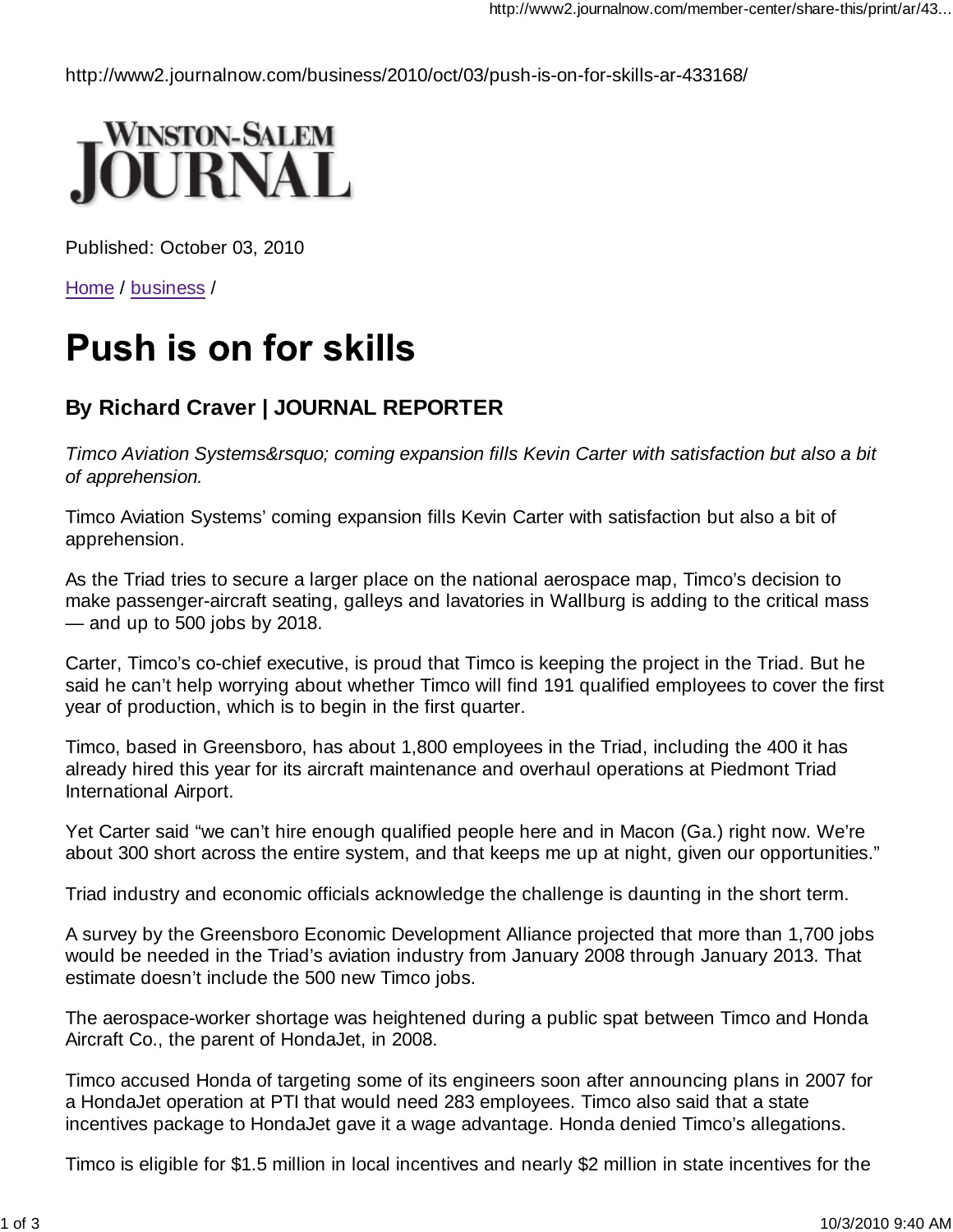aircraft-interiors plant.

The spat spurred local stakeholders in the Triad's aerospace industry to begin discussing how to resolve the shortage of qualified workers, said David Powell, who recently took over as chief executive of the Piedmont Triad Partnership.

Dede Smyth, a spokeswoman for B/E Aerospace Inc., said that the company has added about 200 jobs to its Winston-Salem operations in the past four years. "We have had success in finding and hiring the skill sets we need," Smyth said.

Carter said that North Carolina and the Triad "are doing a great job marketing the industry."

"I'm just concerned we may be outstripping our ability to meet the demand for qualified workers for existing companies and those thinking of expanding or landing here."

Community college programs

Triad officials are encouraged that local community colleges are expanding their aviation and aerospace programs.

For example, the aviation school at Guilford Technical Community College has Federal Aviation Administration certification approval to train up to 450 students annually — more than a threefold increase since 2008.

"We can provide all of them with the training to plug into the aerospace industry," said Ed Frye, the chairman of the Transportation Systems Technology division at GTCC. "But we can only take so many students at a time, and the fastest we can teach them is 11 weeks."

Local officials hope that Timco's expansion, and potential growth spurts at B/E, FedEx Corp. and HondaJet, will be enough to convince displaced furniture and textile workers that their hands-on skills are needed in a 21st-century manufacturing environment.

Among the skills needed are metal working, riveting and welding, and handling engineering and technical calculations. The annual salary range for aerospace jobs is from \$30,000 to more than \$70,000 — comparable, if not better, than most local non-tobacco-production jobs.

Carter is rallying support for making the Triad the "furnishings capital of aircraft interiors," treating a pod-seat for an airplane geared toward overseas flights like a high-end recliner.

"The link between the region's preeminence in furnishings and the growth of the aviation interiors sector in the Triad is no stretch at all," said John H. Boyd, a principal with The Boyd Co. Inc., a site-location consulting company in New Jersey. "It's a step up in the food chain but a perfectly logical transition."

\$1.45 million grant for GTCC

One key resource — a \$1.45 million grant from the Golden Leaf Foundation awarded last November — will be presented to GTCC at noon Wednesday.

The grant is part of the foundation's Opportunities for Work in Aerospace Manufacturing initiative.

Frye said that part of the grant will go toward assisting the state's JobLink program with conducting pre-employment assessments, and to help find former manufacturing workers who are